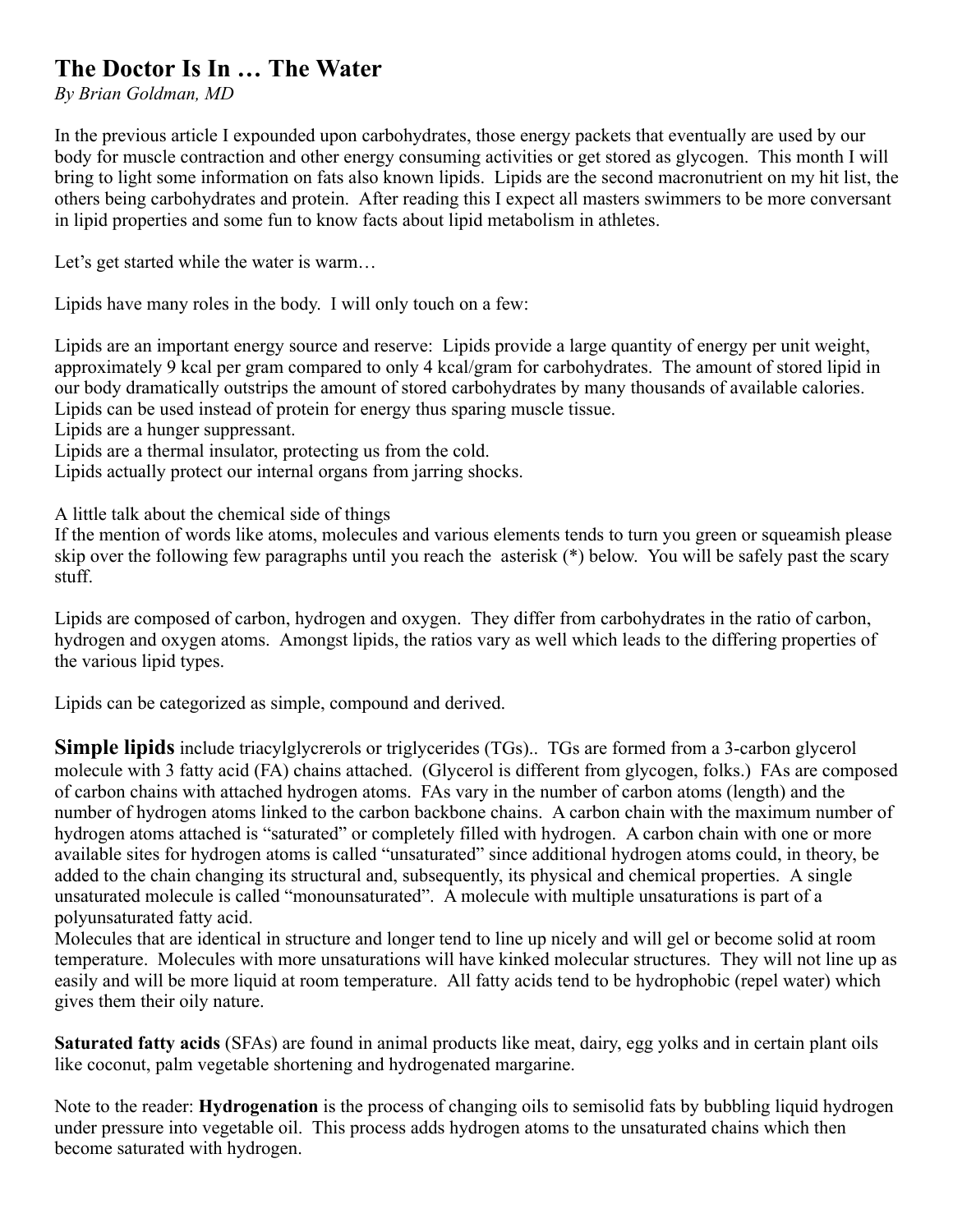**Unsaturated fatty acids** include mono and polyunsaturated fatty acids. **Polyunsaturated** fatty acids (PUFAs) include safflower, sunflower, soybean and corn oil. **Monounsaturated** fatty acids (MUFAs) include canola, olive, peanut, almond, pecan and avocado.

**Trans fatty acids** (TFAs) are formed from the partial hydrogenation of unsaturated corn, soybean or safflower oil. They are often found in baked or processed foods.

SFAs and TFAs have an adverse effect on blood cholesterol. They both raise the "bad" low density lipoprotein (LDL) cholesterol while TFAs also lower the "good" high density lipoprotein (HDL) cholesterol concentrations. PUFAs tend to lower the LDL while MUFAs may raise the HDL. A prudent diet would include 20-35% of caloric intake be fat. The American Cancer Society recommends closer to the 20% number to be of fatty origin. Most of the fat content in the diet should be MUFA or PUFA with only 7-10% being SFA.

**Compound lipids**: These are triglycerides combined with other chemicals such as phosphorus and nitrogen containing molecules. These new molecules called **phospholipids** can interact with water and lipid to perform unique cellular functions. Other compound lipids include **lipoproteins**. The latter transport TGs and cholesterol throughout the body via the blood stream. They include chylomicrons, HDL, LDL, and VLDL (very low density lipoprotein). Their interaction is complex and is beyond the scope of this article. A quick take home message would be that we want to elevate HDL as much as possible through exercise and a diet high in MUFA and omega 3 fatty acids (a kind of PUFA). You can lower your LDL through a diet low in fat and high in fiber.

**Derived lipids** include **cholesterol** and all of the molecules formed from cholesterol. Cholesterol is found in animal products. It is also made in our cells. Higher production of cholesterol results from a diet high in SFA and TFA. It is a well know fact that one's coronary artery disease risk is reduced when efforts at cholesterol reduction are pursued through diet, exercise and if necessary, medication. High concentration of cholesterol molecules can lead to the development of atherosclerotic plaque in the lining of the arteries. Plaque buildup can lead to narrowing and subsequent injury to the organs supplied by those vessels.

(\*) asterisk  $(*)$  It is safe to start reading again...

## **Fat Dynamics during Exercise**

Fat supplies 30-80% of energy for physical activity depending on nutritional status, physical status, exercise intensity and exercise duration. With light to moderate exercise, the amount of fat consumed for energy increases three fold when compared to resting energy use. With increased intensity, fatty tissue releases fatty acids. With an increase in intensity, muscle glycogen use picks up. Fatty acid from triglycerides is the main energy source for light to moderate exercise. After an hour of more intense exercise, fat becomes the major supplier of energy due to glycogen depletion. This is dependent on glycogen stores and exercise intensity. At some point fat can be the source for up to 80% of total energy required.

## **Effects of Conditioning**

Aerobic exercise training, especially of mild to moderate intensity, increases the body's use of fatty acid as an energy source. Intramuscular triglyceride combustion will increase with training. This will lead to a decrease in energy consumption of carbohydrate fuel sources in the trained athlete. As a result, endurance athletes can exercise at a higher intensity level (just below maximum capacity) for longer periods of time before they hit a wall caused by glucose depletion. At this level of exercise, the trained athlete has a higher capacity to burn fat.

## **Summary**

Fats or lipids are an essential part of our diet.

They are power packed with energy and contain almost twice as many calories per gram as carbohydrates. Depending on the molecular structure, lipids will have varying chemical and physical properties.